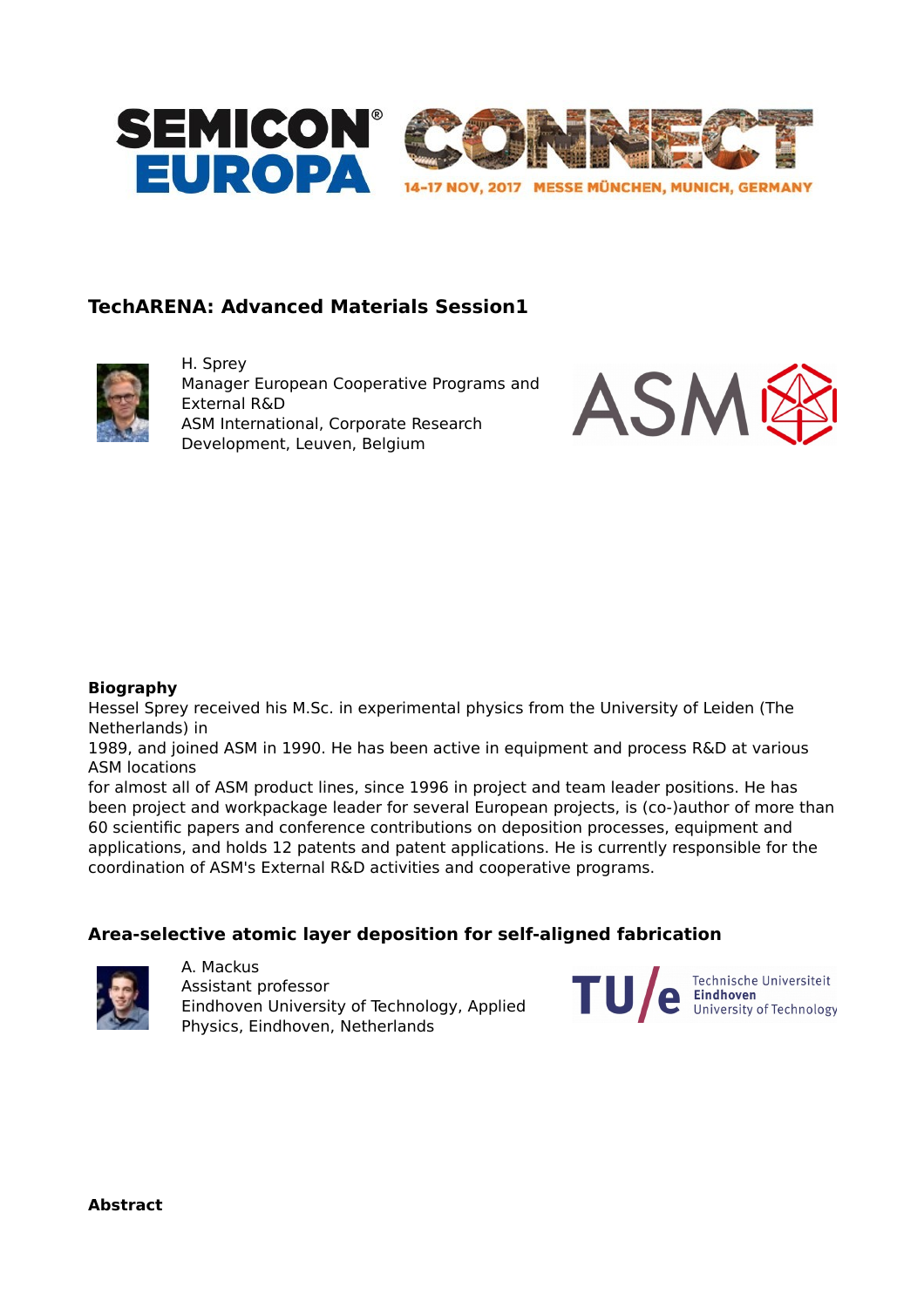Because nanomanufacturing using conventional top-down processing based on photolithography and etching is becoming extremely challenging at sub-10 nm dimensions, there is currently a strong desire in the semiconductor industry to move towards self-aligned and bottom-up fabrication schemes. Area-selective atomic layer deposition (ALD) aims at the deposition of material only on specific surfaces, and therefore has the potential to eliminate alignment issues, while reducing the number of required lithography steps.

In this presentation, several approaches for achieving area-selective ALD will be presented and discussed. Special attention will be given to a recently developed method based on using inhibitor molecules in ABC-type ALD cycles. In this method, an inhibitor molecule is chosen that selectively adsorbs on specific materials, and subsequently blocks the precursor adsorption, resulting in area-selective deposition on those materials on which the inhibitor does not adsorb. It will be shown that an ALD process consisting of acetylacetone inhibitor, bis(diethylamino)silane precursor, and  $O_2$  plasma pulses, enables area-selective ALD of SiO<sub>2</sub> on for example GeO<sub>2</sub>, SiN<sub>x</sub>, or WO<sub>x</sub>, without coating  $Al_2O_3$ , HfO<sub>2</sub>, or TiO<sub>2</sub>. The opportunities for using such an area-selective ALD process in self-aligned fabrication schemes will be discussed.

## **Biografie**

Adrie Mackus (1985) is an assistant professor in Applied Physics at Eindhoven University of Technology, TU/e. He earned his M.Sc. and Ph.D. degrees (both cum laude) in Applied Physics from TU/e in 2009 and 2013, respectively. Adrie worked as a postdoc at the department of Chemical Engineering at Stanford University in 2014-2015, after which he returned to TU/e in 2016. His research covers the field of thin film deposition by atomic layer deposition (ALD) for applications in nanoelectronics, with the focus on area-selective deposition and on the study of the underlying reaction mechanisms.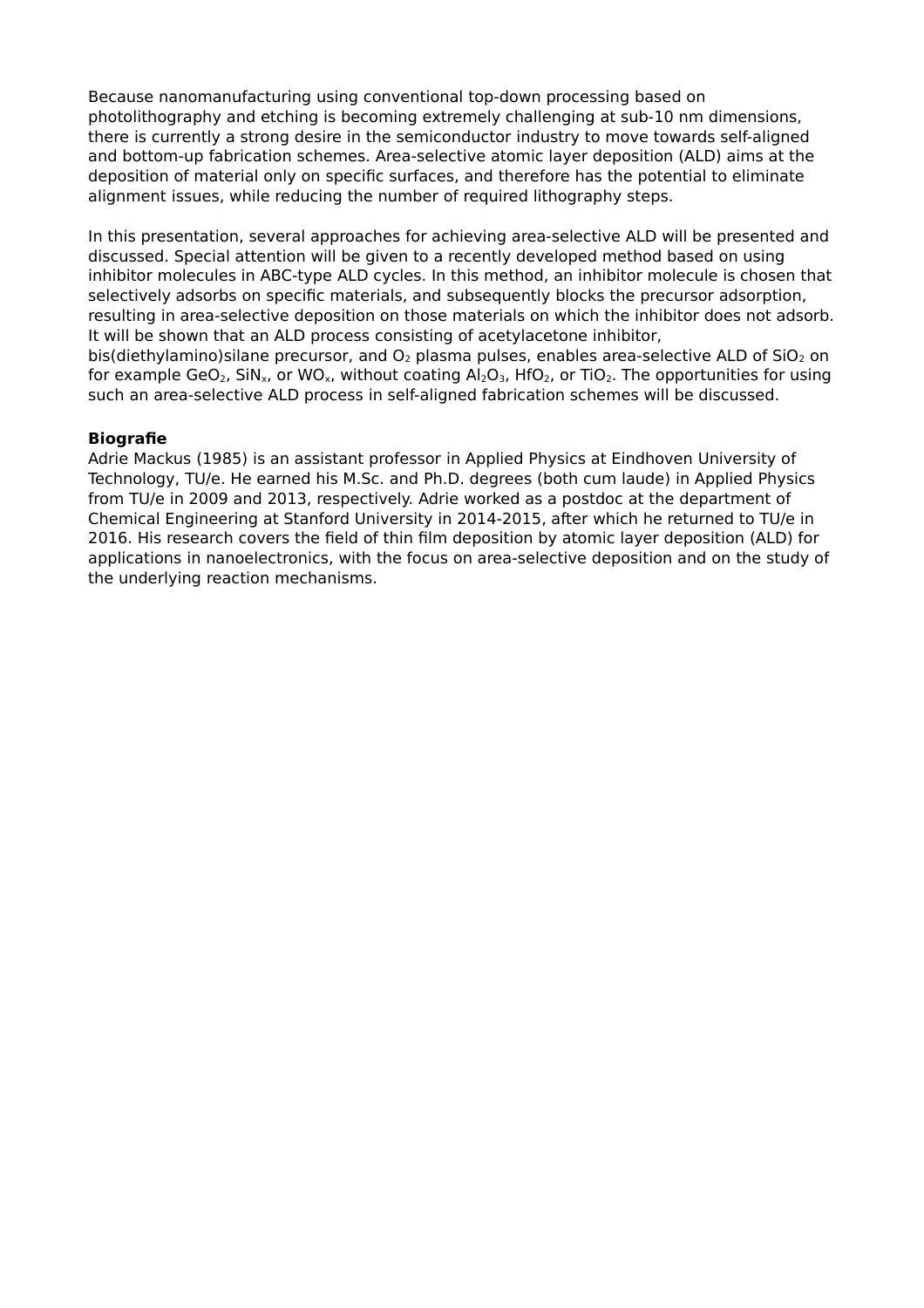# **Epitaxial Growth of Low Defect SiGe Buffer Layers for Integration of New Materials on 300 mm Silicon Wafers**



P. Storck Senior Manager Innovation Projects Siltronic AG, Innovation Management, Burghausen, Germany



## **Abstract**

Strain-relaxed SiGe buffer layers are attracting renewed interest as an important platform for integration of high-mobility channel materials in advanced CMOS device nodes. A number of options are explored to either extend the life of FinFETs or use GAA devices. Different approaches are under investigation involving monolithic integration of SiGe, Ge and III-V materials. A common challenge is the need to manage layer strain and crystal defects especially misfit and threading dislocations. The relaxed SiGe lattice can be used to combine control of strain in the active areas with low defect density and is therefore attractive as starting template for strained-layer growth. The various aspects of epitaxial growth of strainrelaxed SiGe buffer layers with different Ge Content on 300mm wafers will be discussed.

### **Biografie**

Peter Storck received his PhD in Physical Chemistry from the TU Darmstadt, Germany, and has more than 20 years of experience in semiconductor epitaxy. Starting in 1996, he worked three years for Wacker Siltronic in Portland, Oregon, focusing on Epi process technology for Power Applications. From 1999 to 2003, he was responsible for the start-up of 300mm Epi technology at Siltronic, Germany. Since 2004 he is the manager of Siltronic's Innovation Projects group developing advanced materials. His research topics include Si, SiGe, rare-earth oxide and III-N epitaxy. He is the author or co-author of more than 40 publications and 20 patents.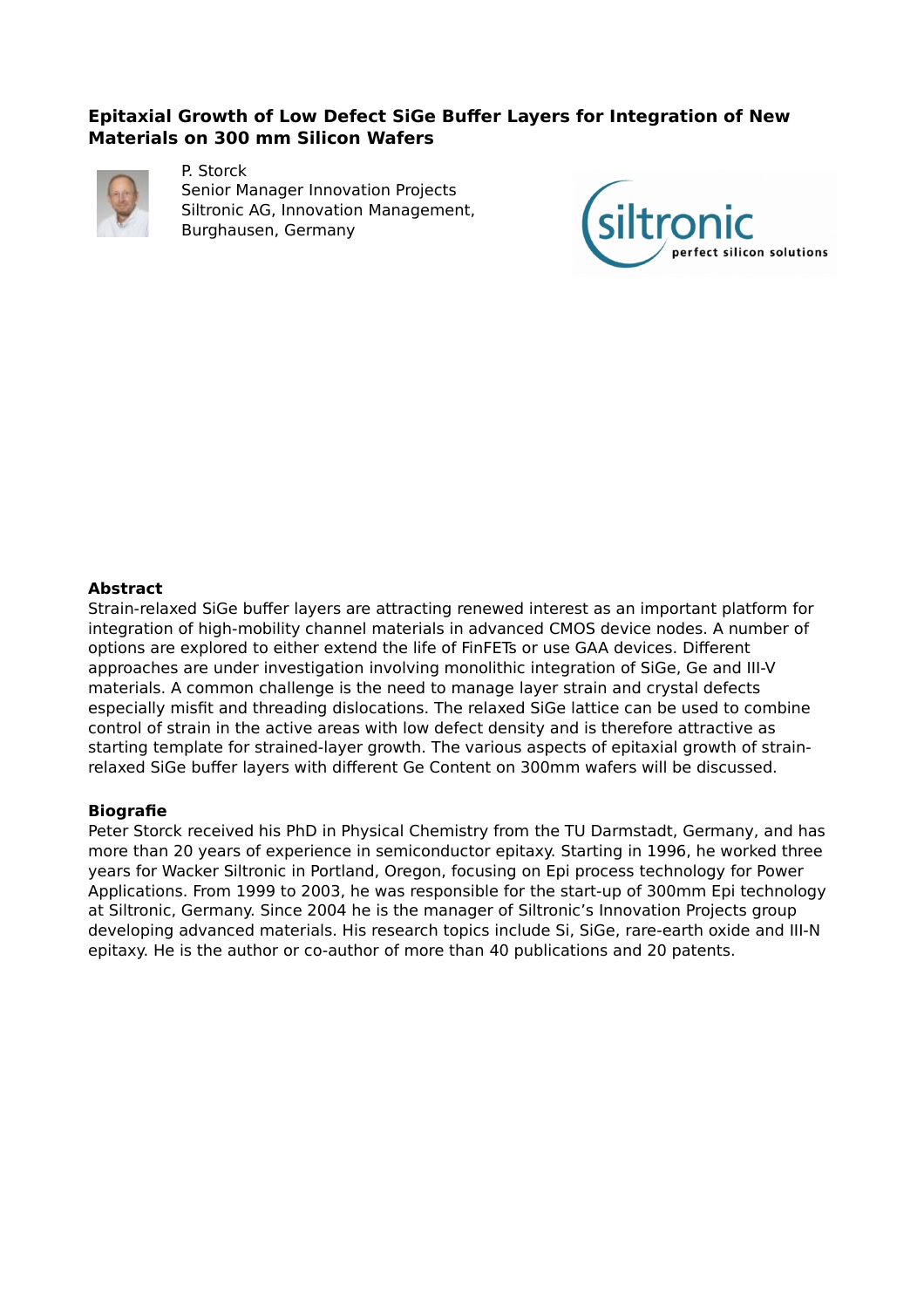# **Solmates Pulsed Laser Deposition systems enable the integration of critical novel thin film materials for the MEMS & 5G market**



M. Dekkers

**CTO** Solmates B.V., Board, Enschede, Netherlands



### **Abstract**

Solmates is increasing its installed base of PLD systems worldwide at well-established research institutes and noted CMOS, MEMS and Sensors manufactures. After the introduction of Atomic Layer Deposition in thin film manufacturing it is now Solmates PLD to challenge the limits of thin film deposition of novel materials in a production environment.

It is well known that Pulsed Laser Deposition (PLD) is a very flexible and versatile technique allowing fast optimization of new and complex material thin films. The unique features of PLD allow for the integration of "Beyond Moore" materials in CMOS, MEMS and sensors. Up to now, the developed materials and processes in PLD only just make it into demonstrator devices. In order to make it into commercial applications, next generation PLD equipment is needed to bridge the gap between demonstrator and the prototype to production.

Since 2006 Solmates developed PLD systems for large substrate dimensions and stable processing. The current Solmates PLD platform is the next step beyond fundamental PLD research. The reliable hardware is flexible for fast process optimization and allows uniform thin film deposition up to 200 mm wafers or 200 mm2 glass panels with high reproducibility. The automated software ensures easy operation and stable performance. These characteristics enable the integration of PLD thin films in applications for (pilot) production and commercialization.

In this contribution the Solmates core technology will be presented. As a first example waferlevel integration of epitaxial PZT and PMN-PT thin films on silicon is demonstrated. The results of this work are the first milestone in the development of a piezoelectric memory. In another example, the PZT is integrated in silicon photonics for strain-optical modulators. These devices are a key component for phased-array antennas that will enable 5G data communication. Production of these devices that rely on PLD-deposited piezo materials is scheduled for 2019.

### **Biografie**

Solmates is a fast growing and ambitious OEM company, with its mission to position PLD as a mainstream deposition technology equal to ALD and sputtering.

Solmates is a spin-off company of the MESA+ Institute for Nanotechnology, located at Science Park Twente, in Enschede, the Netherlands. It was founded from a specialized PLD research group (IMS) chaired by prof. Dave Blank and prof. Guus Rijnders. Its employees are highly recognized specialists in PLD of which many have a semiconductor industry background.

Since Solmates was established in 2007 it has generated multiple patents and has brought pulsed laser deposition from lab scale to production level. Currently Solmates has over half a dozen development and pilot production systems running at various customers worldwide.

Arjen Janssens is responsible for the overall leadership and strategy of the company. He started his career as strategic consultant at Arthur D. Little, after one year he became shareholder and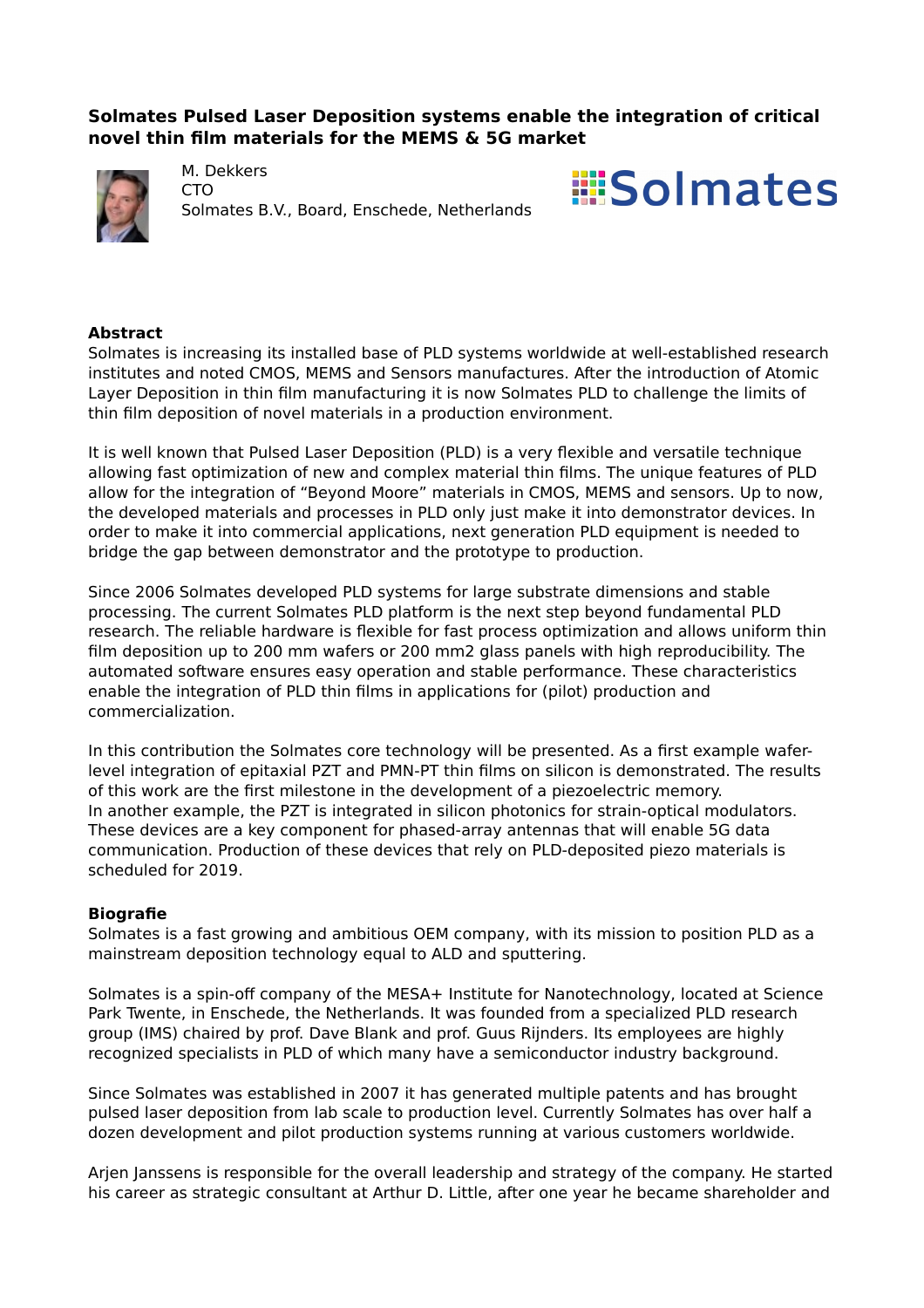consultant of Quintel Management Consultancy (spin-out of Arthur D. Little). In 2004 he enrolled into his PhD. at the University of Twente focussing on Piezo materials and pulsed laser deposition. During his PhD. he assisted MESA+ in business development, completed the Executive MBA at TSM business school of technology, and co-founded Solmates.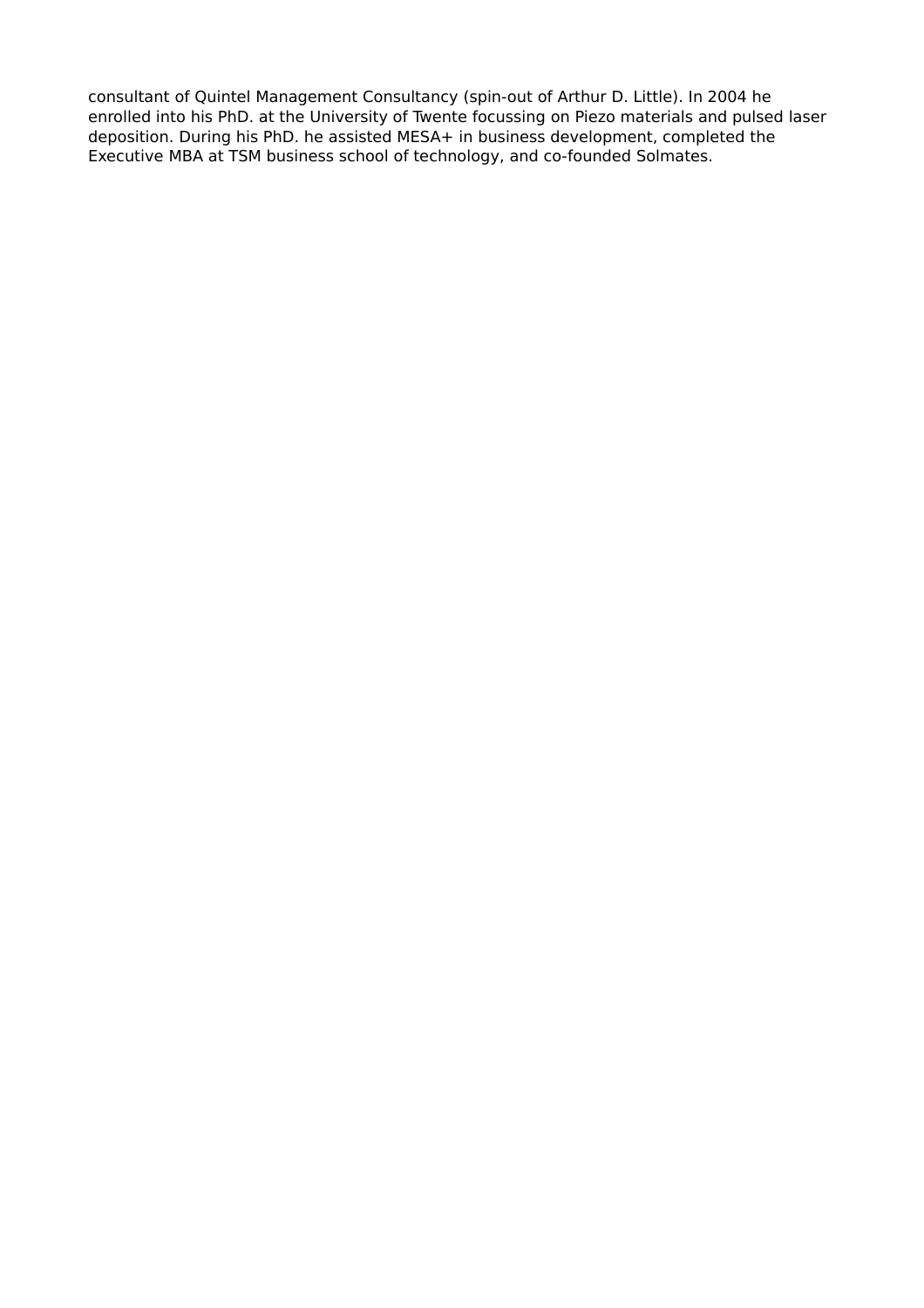# **END-OF-CMOS AND BEYOND CMOS, APPLICATIONS FOR ALE**



A.-S. Efrain PMTS imec, Leuven, Belgium



### **Abstract**

The continuous increment of pattern density with the aim of following Moore's law has brought many challenges to the integration processes involved in the manufacturing of integrated circuits (IC). Specifically, sub-N7 technologies require self-aligned processes to overcome lithography overlay (OVL) limitations. Atomic layer etch (ALE) or quasi-ALE approaches provide the means to develop high selective and self-aligned etch processes. For example, the patterning of contact to active in a N7 technology faced tight OVL requirements and tough litho-etch bias restrictions. These issues were solved thanks to a quasi-ALE process. In semiconductor technology roadmap, the usage of 2D (MX2) materials is foreseen as an alternative to Si, Ge, SiGe and III-V channels. The integration of 2D materials in a heterostructure such as required by a tunneling field effect transistor (TFET) will bring etch challenges; for example:

- a) selective etch of Silicon and dielectrics to MX2.
- b) layer-by-layer etch of MX2 (MX2 thinning).

In a first part, this presentation will cover some patterning approaches where quasi-ALE was successfully used. In a second part, the emphasis will be put on the etch challenges driven by the integration of 2D materials for future technology nodes, and how ALE can enable it.

### **Biografie**

Efraín Altamirano-Sánchez is a Chemical Engineer and holds a PhD from the Metropolitan University of Mexico (UAM). He has more than 15 years of experience in nanotechnology R&D in Europe. He joined imec in 2006, where he holds a Principal position (PMTS). He is a specialist on Front-End-of-Line (FEOL) and Middle-of-Line (MOL) patterning. His current interest is focused on multiple patterning using either 193i or EUV lithography, selective deposition and Atomic-Layer-Etch.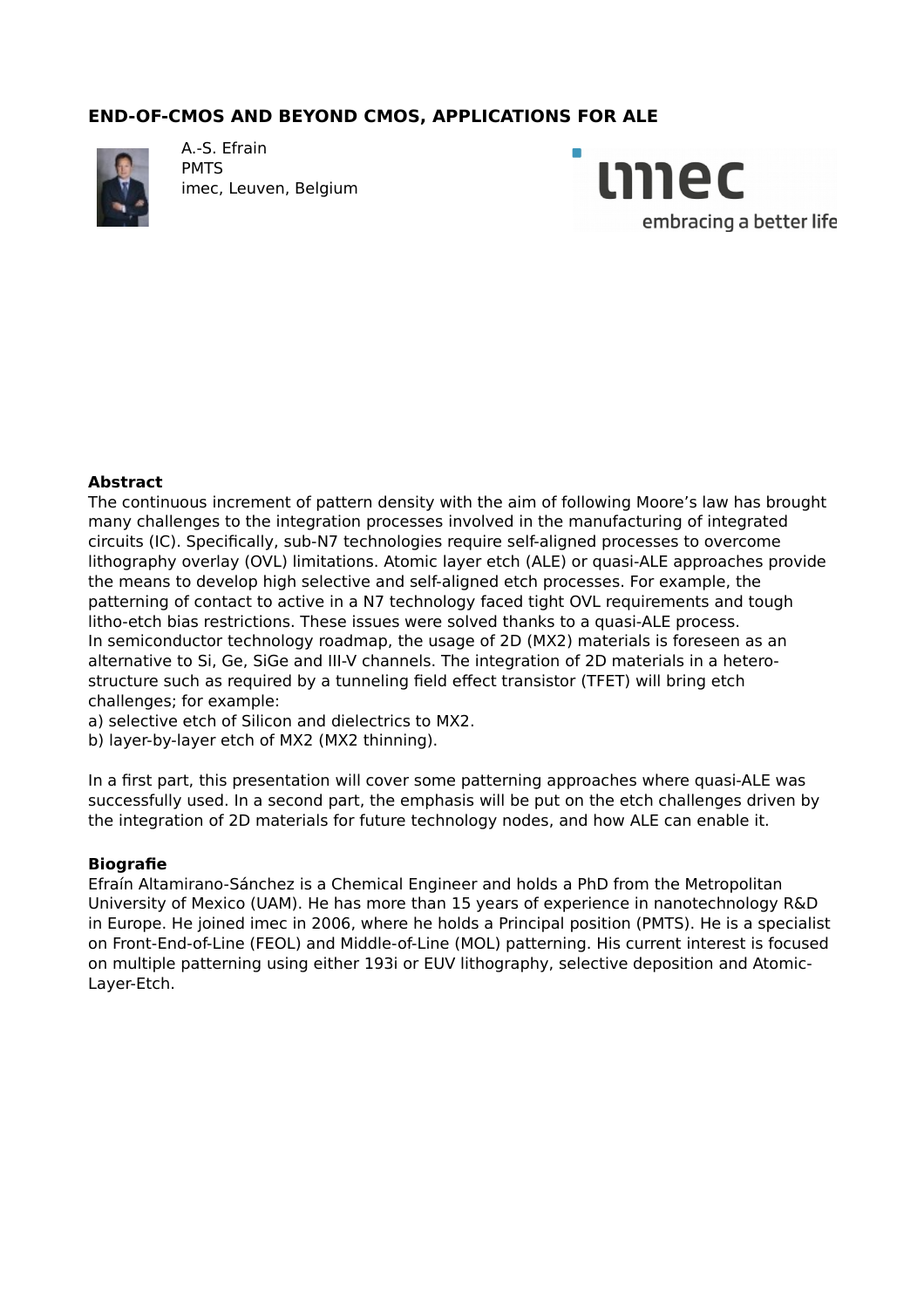# **All-printed thin-film transistors from networks of liquid-exfoliated nanosheets**

![](_page_6_Picture_1.jpeg)

J. Coleman Professor of Chemical Physics Trinity College Dublin, Physics and AMBER, Dublin, Ireland

![](_page_6_Picture_3.jpeg)

**Trinity College Dublin** Coláiste na Tríonóide, Baile Átha Cliath The University of Dublin

## **Abstract**

The development of printed electronics (PE) is becoming increasingly important, with much research focusing on new materials. A number of material sets have been studied, including organics, inorganic nanoparticles and nanotube/nanowire networks. High operating voltages (up to 50V), low mobility (< 10 cm2/Vs) and poor current injection are still challenges for organic thin film transistors (OTFTs). Networks of inorganic nanoparticles or nanotubes have demonstrated mobilities and on:off ratios of >10 cm2/Vs and >106 respectively, but may face problems with scalability and integration. These problems have led a number of researchers in the field of 2D materials to attempt to produce printed transistors where the channel material is a network of semiconducting nanosheets. Because of the relatively high mobility of 2D materials, such a network might display mobilities which are competitive or even superior to those achievable with printed organics. In addition, one could envisage all-printed transistors consisting of interconnected networks of semiconducting, conducting and insulating 2D nanosheets. However, switchable nanosheet networks have not been demonstrated. Here, using electrolytic-gating, we demonstrate all-printed, vertically-stacked transistors with graphene source, drain and gate electrodes, a transition metal dichalcogenide channel and a BN separator, all formed from nanosheet networks. The BN network contains an ionic liquid within its porous interior that allows electrolytic gating in a solid-like structure. Nanosheet network channels display on-off ratios of up to 600, transconductances exceeding 5 mS and mobilities of >0.1 centimeters squared per volt per second. The on-currents scaled with network thickness and volumetric capacitance as well as the network mobility. In contrast to other devices with comparable mobility, large capacitances, while hindering switching speeds, allow these devices to carry higher currents at relatively low drive voltages.

### **Biografie**

Jonathan Coleman is the Professor of Chemical Physics in the School of Physics and the CRANN and AMBER Research centres, all at Trinity College Dublin. His research involves liquid exfoliation of layered compounds such as graphene, boron nitride and molybdenum disulphide. Exfoliation of these materials gives 2D nanosheets which can easily be processed into thin films or composites from applications from energy storage to sensing to electronics. He has published approximately 250 papers in international journals including Nature and Science, has a h-index of 72 and has been cited  $\sim$ 30000 times. He was recently listed by Thomson Reuters among the world's top 100 materials scientists of the last decade and was named as the Science Foundation Ireland researcher of the Year in 2011. Prof Coleman has been involved in a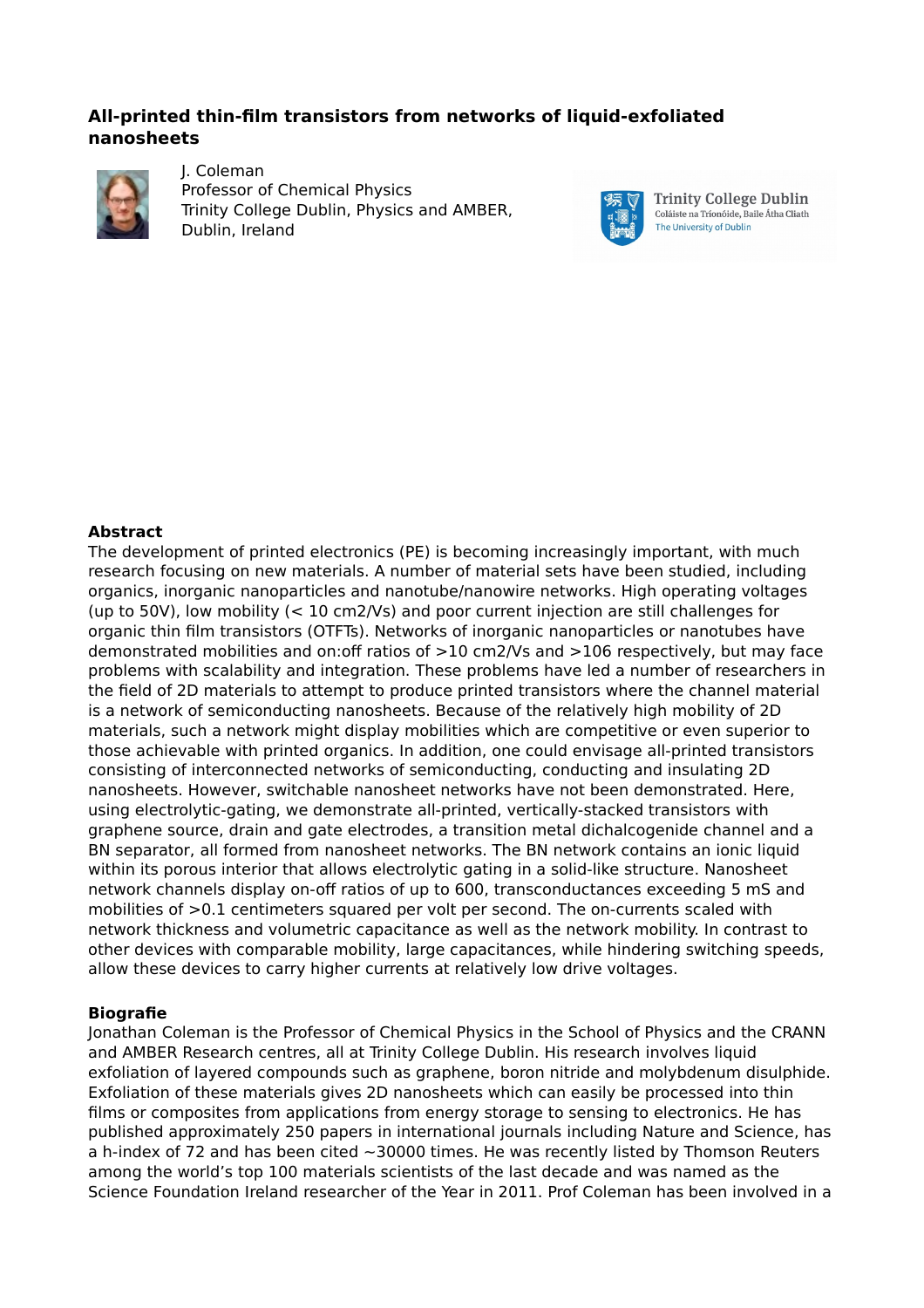number of industry-academic collaborative projects with companies including Hewlett-Packard, Intel, SAB Miller, Nokia-Bell Labs and Thomas Swan.